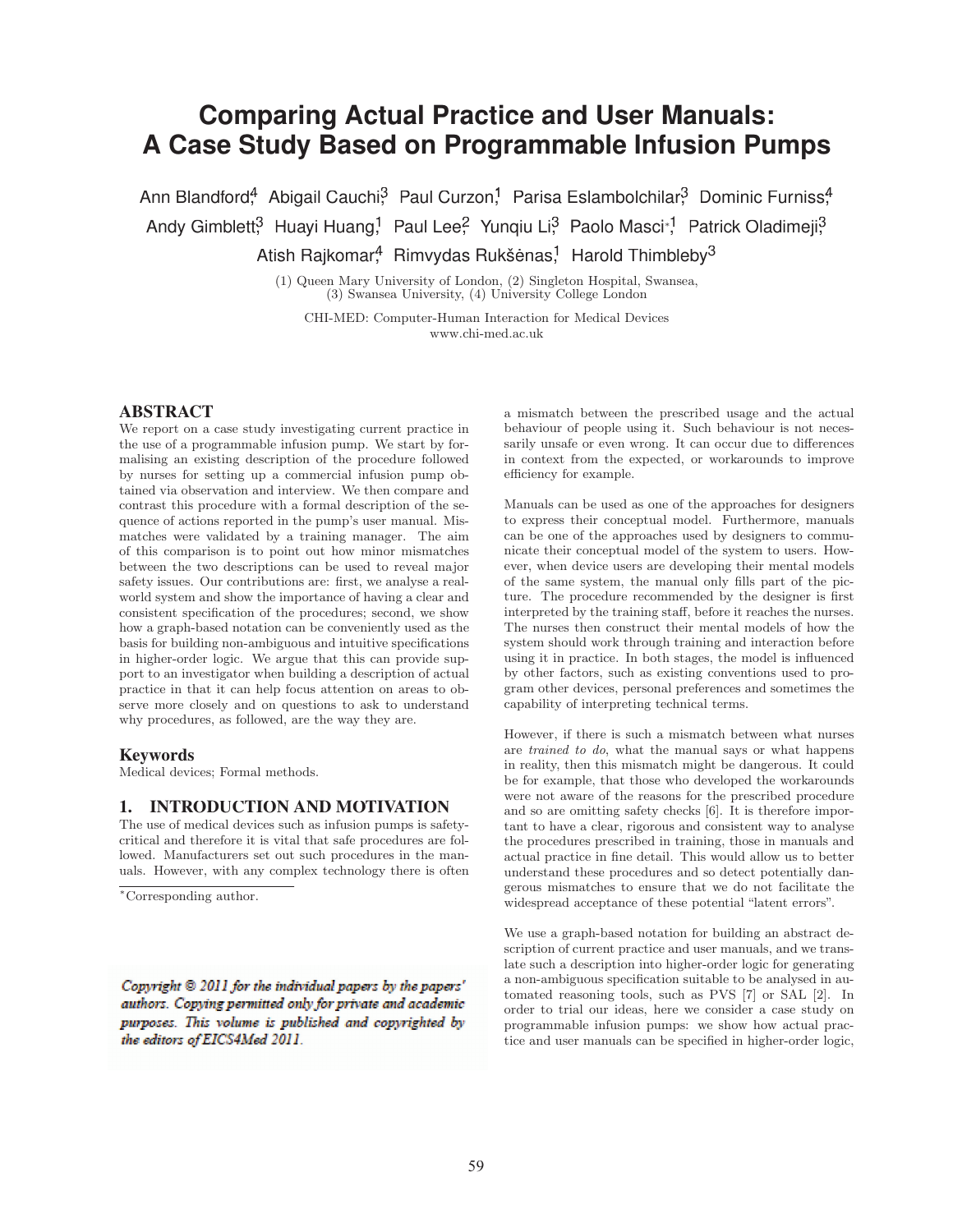

**Figure 1: B.Braun Infusomat Space**

and we present the insights we gained on the design of procedures by analysing such a formal specification.

The paper is organised as follows. In Section 2, we report on related work on formal methods applied to the analysis of procedures and user manuals. In Section 3, we overview the procedure followed by nurses for setting up an infusion pump. In Section 4, we describe how we translated informal descriptions into a higher-order logic specifications. In Section 5, we present the analysis carried out and the obtained results. In Section 6, we conclude the paper.

# 2. RELATED WORK

Several projects have explored how to combine formal modelling with user models as a way to obtain accurate user manuals. For example, [9, 11] show how a user manual can be automatically generated from a logic specification of a design and that such an automated process can help detect errors in the design.

Massink et al. [4] explore how model checking can be used to generate traces from a specification to answer how to and what if questions posed in temporal logic. Weitl et al [12] explore how to maintain consistency of context dependent documents including training manuals, focusing on user support by a pattern-based specification methodology. They combine temporal logic, ontologies, and a pattern-based specification approach.

Hebert [3] investigated the degree to which manuals were user tested to check their quality in six high-tech companies through interviews with key people. Where testing was done, testing methods were generally found to be limited.

# 3. PROCEDURE FOR SETTING UP A PRO-GRAMMABLE INFUSION PUMP

In this section, we overview the description of the procedure followed by medical practitioners for setting up programmable infusion pumps as analysed in the study [8] that the work described here is based on. For the purposes of this paper, we focus on the sequence of actions carried out by nurses for starting a constant flow rate infusion. For clarity of exposition, we use a slightly re-worded version of the original description here.

In the particular hospital studied, the B.Braun Infusomat Space infusion pump was used (see Figure 1). The pump has up, down, left and right arrow buttons for navigating through menus and entering numbers. The dot matrix display of the pump shows the current state of the pump as well as instructions of what the buttons do in that current state to aid user interaction.

# 3.1 Setting up a Constant Flow Rate Infusion

In intensive care units, nurses prepare and administer drugs according to prescriptions decided by doctors. Specifically, nurses prepare the medication, fill a bag with it, and then administer it through an infusion pump. The informal description of the activities carried out by nurses follows. This description describes the process in a single hospital as obtained through observation and interviews. In the description here, we will use a level of detail appropriate for the purposes of this article only. Readers interested in the full, original description, which has been validated by a senior nurse, should refer to [8].

Preparing a bag with the medication. In the particular hospital studied, the list of drugs to be administered to a patient and the details for preparing the medication are reported in the electronic patient record. Nurses read such information and proceed as follows: they prepare the bag with the medication and stick a descriptive label onto the bag; they connect the infusion line to the bag; they prime the infusion line, i.e., they push the fluid to the tip of the infusion line in order to bleed all air bubbles from the infusion line.

Starting the infusion. The infusion pump is turned on by pressing the On/Off button. When the pump is turned on, the nurse can open the pump door by pressing the Open button, and insert the infusion line in the pump: the infusion line end connected to the bag must be placed into the Inlet Line, while the other end must be fit into the Outlet line. The pump door can be closed after inserting the line in the pump. At this point, the pump displays the main menu, and the nurse can set up the infusion rate by selecting the Infusion Rate menu item. This item is the first in the main menu of the pump, and is highlighted by default. When setting up the infusion rate, the pump displays a number of digit spots with a decimal point  $(\begin{smallmatrix} a & - & - & - \end{smallmatrix})$ , and the first digit spot is selected by default. The nurse can use the Up/Down Arrow buttons for increasing/decreasing the digit, and the Left/Right Arrow buttons for highlighting a digit. Once the correct digits have been entered, the nurse presses the Ok button to confirm the entered value. Once the value has been confirmed, the pump displays the main menu. At this point, the nurse presses the Start/Stop button to start the infusion.

# 4. FORMAL SPECIFICATION

In this section, we translate the informal description of the activities carried out by nurses into a formal specification. Such a specification can be mechanically analysed with automated reasoning tools, such as in [10]. The notation we use draws concepts from Activity Networks [5], a widely used formalism for modelling complex concurrent systems, and relies on higher-order logic to formally specify both the dependency relations among activities and the activities themselves.

The formal specification for the activities carried out by the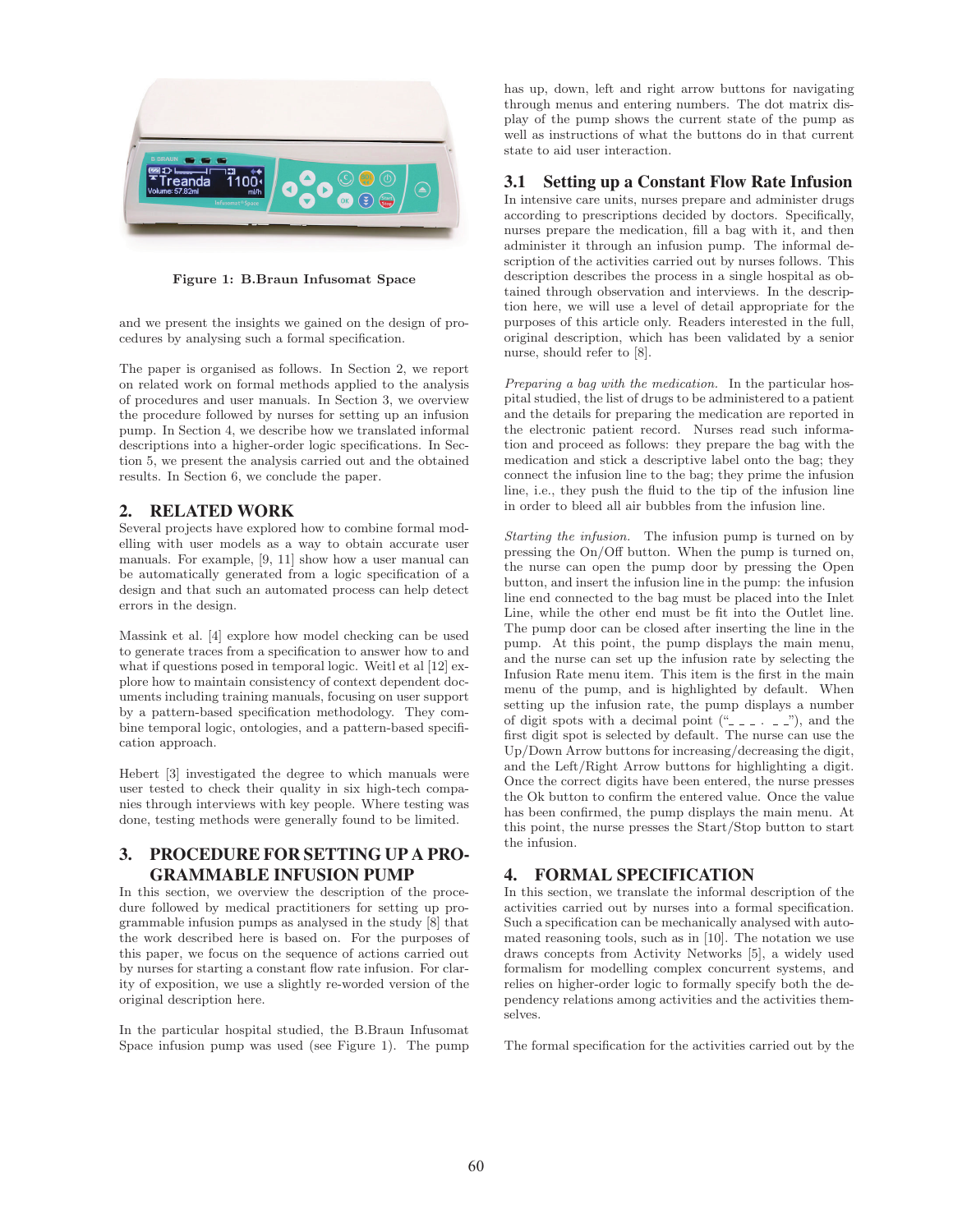

**Figure 2: Procedure followed by nurses for preparing a bag with the medication**



**Figure 3: Procedure followed by nurses for starting the infusion**

nurse in preparing a bag with the medication and for starting the infusion is graphically depicted as a labelled graph in Figures 2 and 3. In the graph, labelled nodes represent activities, and edges between nodes represent causal and temporal dependency relations among activities. An activity can be performed only if all directly connected activities have already been performed. For instance, consider the activity "Nurse prepares bag with medication" shown in Figure 2; such an activity can be performed only if two other activities have already been performed ("Nurse reads list of drugs" and "Nurse reads details for preparing medication"). Edges in the graph may have labels that specify control-flow conditions.

In the following, we show how activities can be specified in higher-order logic. To this end, we describe an excerpt from our formal specification developed in the PVS specification and verification system [7]. The PVS specification language builds on classical typed higher-order logic with the usual base types (e.g., bool, nat, integer and real), function type constructors [A -> B] (predicates are functions with boolean range type), structured data types, and abstract data types. PVS specifications are packaged as theories. PVS theories can use definitions and theorems of other the-

ories by importing them. Providing a detailed description of the developed PVS theories is beyond the scope of this paper.

In the following we outline the formal definition of a simple activity from the theory concerned with preparing a bag. Our aim is to give a feel for the style of specification used. In the prepare\_bag\_th theory, given in Figure 4, we have two type definitions: the first definition specifies the pump state as a structured data type (pump\_state) containing two fields (display, of type message, and door, of a user-defined enumerated type); similarly, the other type definitions specify the bag state as an enumerated data type, and the system state as a structured data type with four fields, which represent the pump, the bag, the infusion line, and the roller clamp.

The activities carried out by nurses are specified as transition functions over the system state. In our example, in Figure 4, we specify the activity "Pump powers  $up$ " as a (higher-order) function that changes the state of the pump according to the pressed button, which is specified as function parameter. The keyword LAMBDA here just specifies that a function follows, taking in this case a single argument —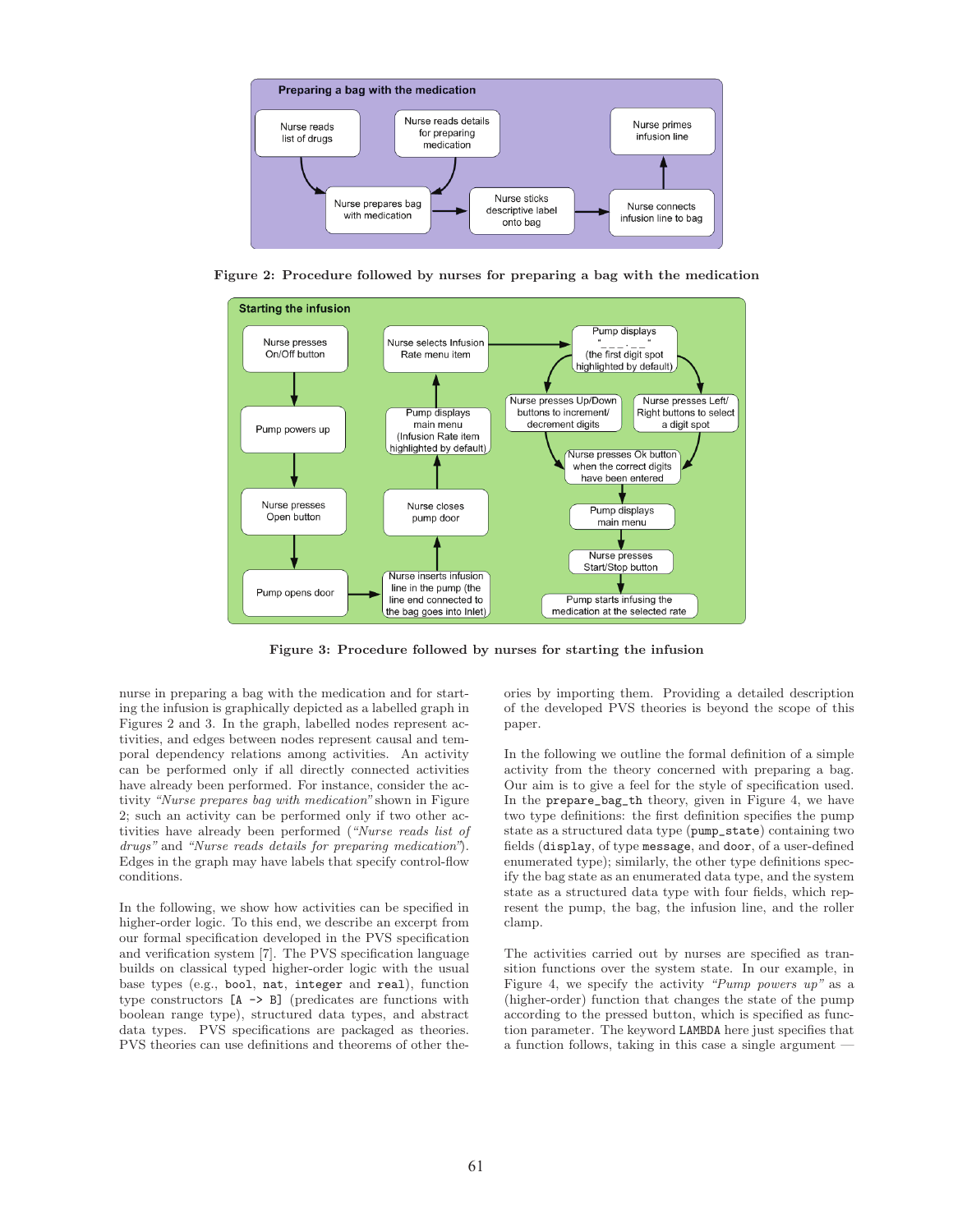```
prepare_bag_th: THEORY BEGIN %-- imports omitted
  pump_state : TYPE =
    [# display: message,
       door : bool #] %-- 1=open, 0=closed<br>state : TYPE =
  bag_state
    {new_bag, labelled, empty}
  system_state: TYPE =
    [# pump: pump_state,
       bag: bag_state,
       roller_clamp: bool #] %-- 1=open, 0=closed
  pump_powers_up(b: button):
   [system_state \rightarrow system_state] =
    LAMBDA(sys: system_state):
      IF b = On_Off_button
       THEN LET new_pump_state = pump(sys)
             WITH [ display := turned_on ]
             IN sys WITH [ pump := new_pump_state ]
      ELSE sys ENDIF
  %-- more definitions omitted
 END prepare_bag_th
```
#### **Figure 4: The formal specification of an example activity (pump powers up)**

the system state — and returning a new system state as determined by an IF statement. If the button pressed is the On/Off button, then the new pump state part of the system state is the same as the old one but with the display part of the state turned on.

The activity described above is just one activity. We also formalised all other activities depicted in Figure 4. The advantage of providing a formal specification such as this is that it gives a very precise and unambiguous description of the procedure that is not open to different interpretation as with an informal description. This is because the language used has a precise and well defined mathematical meaning. This also opens up the possibility of using mathematical analysis tools to explore the consequences of the procedure and compare it with others.

### 5. ANALYSIS

We carried out two kinds of analysis on the formal specification of the procedure. The first analysis was intended to ensure semantic constraints, such as checking the consistency of control flow conditions, and the completeness of the activities' specification. This kind of analysis has the potential to detect inconsistencies between different parts of the specification and that nothing is missing from the behaviour described. For example it could highlight decision points where the consequences of only one branch of the decision has been specified. The second kind of analysis compares the procedures carried out by nurses in the real system (i.e., the best practice) against the sequence of actions specified in the user manual, and aims at pointing out possible mismatches that may lead to safety issues. This is done by creating two formal descriptions of the procedures, one from the observed behaviour and one based on what is described in the manual.

#### 5.1 Checking Semantic Constraints

While translating the informal description of the procedure into a higher-order logic specification, we discovered two issues. The first issue is due to the inherently ambiguous semantics of natural language, and affects the description of activity "Pump displays  $"$ \_\_\_ . \_\_" (the first digit spot is highlighted by default)". The activity is under-specified, since it is not clear which is the first digit spot. Is it the left-most spot? Is it the first integer spot? We checked the real pump, and the right interpretation is the latter one. The second issue is related to numeric entries. The description reported in Figure 3, indeed, reports that "Nurse presses Up/Down arrow buttons to increment/decrement digits", while this is not the case in the real pump –for instance, the up button, which is used to increase the infusion rate, is also used as a recall memory button in certain device modes.

#### 5.2 Actual Practice and the User Manual

In comparing the actual practice with that described in the B.Braun user manual a range of significant differences emerged.

The procedure for preparing a bag as described in the manual is relatively simple consisting of only four steps (see Figure 5). If we compare this description with the actual procedure followed by nurses (which is reported in Figure 2), we can notice two main differences.

1. In the actual procedure, nurses prime the infusion line, while the manual reports only that the infusion line must be filled from bottom to top, and postpones priming at a later stage, just before establishing the connection with the patient (see Figure 6).

2. The manual explicitly reports that the bag must not be below the pump level (see the grey box of Figure 5); this detail is omitted in the description of the actual procedure.

We have checked the procedure with a medical devices training manager. The procedure actually followed by nurses is correct: nurses should not simply fill the infusion line, but also prime the line. Also, nurses are taught to place the bag above the pump level: the omitted detail is probably due to the physical setup in the hospital observed, which constrains the bag to be always above the pump level (the bag needs to be attached to a hook which is fixed above the pump level). This effectively removes the need for the step of checking that the bag is not below the pump level, and could be why nurses did not report this step when describing the procedure they follow.

Several mismatches are highlighted in the procedure for starting the infusion with respect to the actual procedure followed by nurses. Two main types of mismatches can be evidenced:

**Missing details on constraints and precautions.** The manual provides a number of constraints that should be ensured by nurses while starting the infusion (e.g., nurses must ensure that the pump is properly installed before turning the pump on), and precautions during particular activities (e.g., nurses must never leave the pump unattended while inserting the infusion line).

**Different sequence of actions.** The manual explicitly reports that the pump can be used to prime the infusion line, but also states that such function can be disabled. When the function is disabled, the manual simply proceeds to the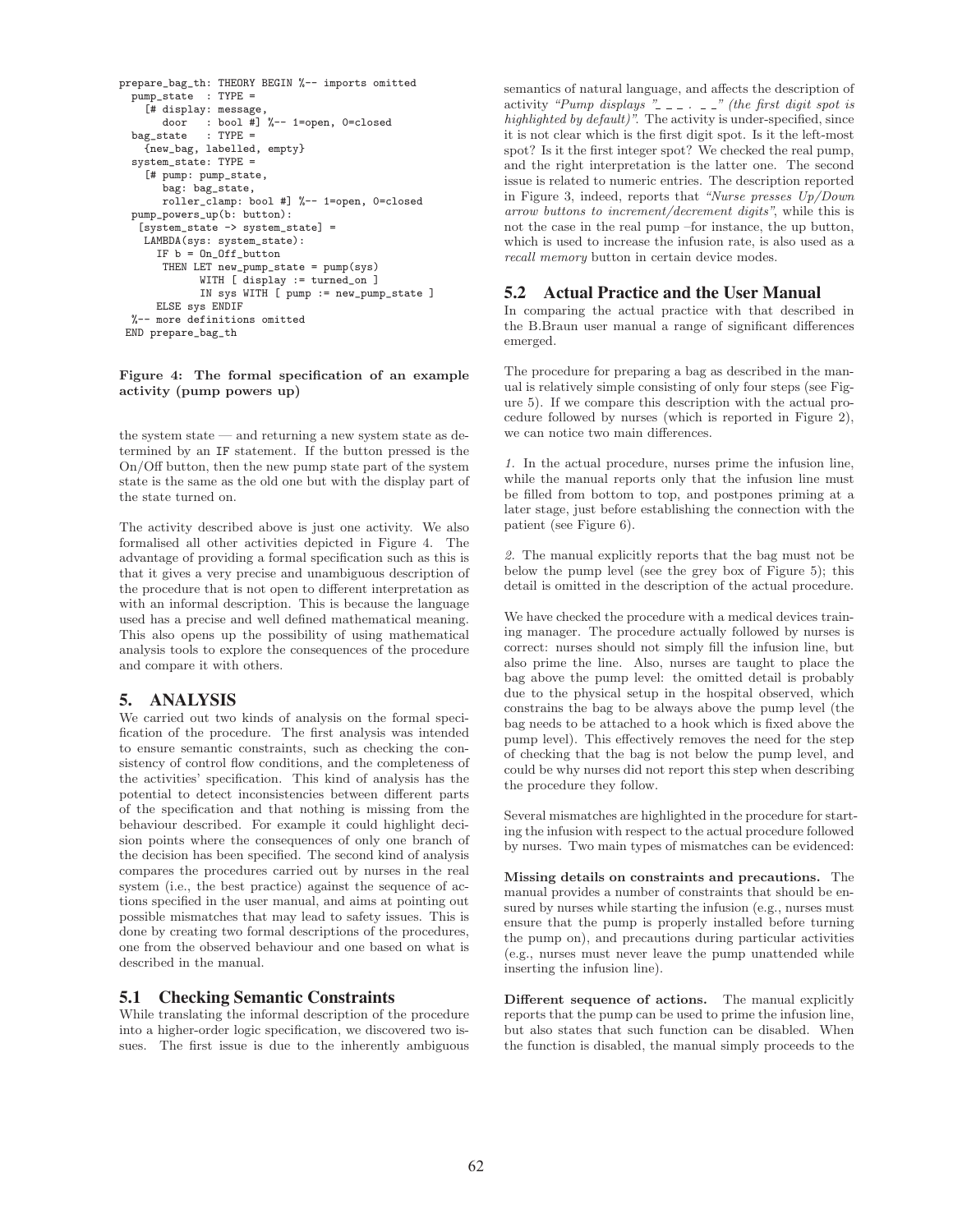

**Figure 5: Procedure specified in B.Braun's Manual for preparing a bag with the medication**



**Figure 6: Procedure specified in B.Braun's Manual for starting the infusion**

next step ("Press the Up Arrow if the prime function is enabled. [...] Then press Down Arrow to proceed. Establish the patient connection" [1]).

We engaged a medical devices training manager for discussing the above differences. It turns out that the missing details on constraints and precautions are not only related to activities that nurses simply omit to explicitly state (e.g., nurses are aware of the situations in which there is a danger of free-flow), but there are also a number of activities that nurses are actually not able to perform due to the particular work context, which is always very busy and does not allow nurses to dedicate time to certain activities, such as observing the messages shown by the pump during the self-test.

Regarding the different sequence of actions, the most critical difference is related to priming the infusion line. The manual reports that it can be done with the pump, given that the prime function is enabled on the pump; if the function is disabled, the next step is to establish the patient connection (see Figure 6). However, before starting the infusion, the line must be primed, otherwise there is a safety issue for the patient. The manual omits to point out this detail, and the procedure, as described in the manual, is not best practice. The medical devices training manager reported that, in fact, there were incidents due to nurses and trainers following procedures reported in the manuals, like the one described.

# 6. DISCUSSION AND CONCLUSIONS

We have described a study that compares a formal specification of actual practice for setting up an infusion pump with a formal specification of the sequence of actions described in the user manual of the pump. The study is based on a real pump and on observations made in a real hospital.